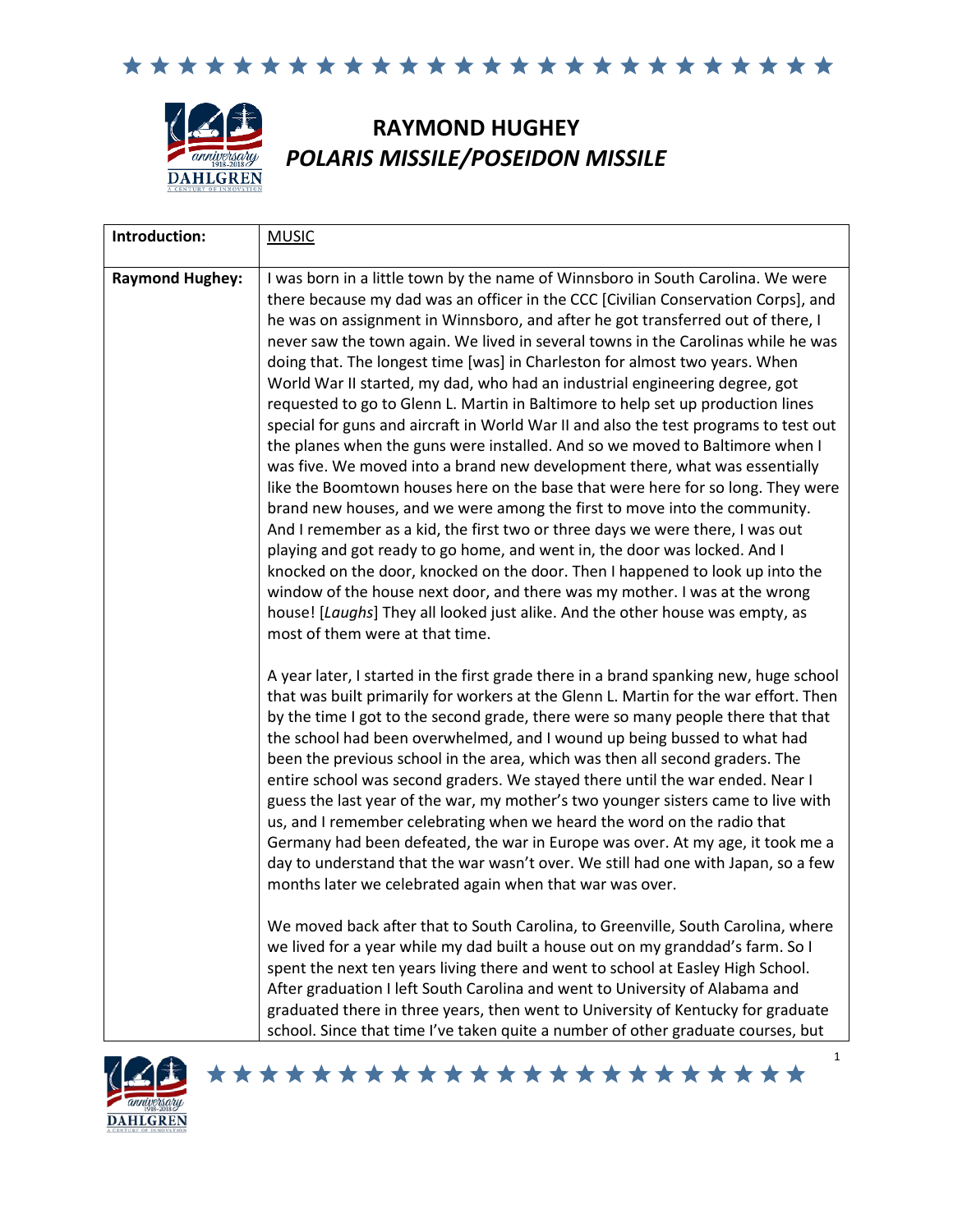## 

somehow I always looked for courses that applied to what I was doing and didn't ever pursue a masters' degree, even though I did about a hundred hours of graduate work.

Well, while I was at the University of Kentucky, I got disillusioned with the way the department up there was working up there, as did most of the other first year graduate students, because it was clear that the only interest the faculty had in graduate student was to teach labs, lectures, and help them on their research and were not interested in you getting a degree. In fact the only one of us that stayed there of the 24 of us that entered was Bill Elsaesser, who you may remember. He stayed to get his graduate degree, but it took him four years to get it there. I think we made the right decision. They probably straightened that out a few years later, so I think it's a good school there now. But I vacillated back and forth about whether to leave. One of the days I decided I had had enough, I decided I was going to go see if anybody was interviewing that day for jobs. So I went over, and sure enough there was a recruiter there from Potomac River Naval Command, and he was interviewing for labs in the Washington area, including Dahlgren. Well I liked the idea of being out in the country rather than the city, so I started asking him questions about Dahlgren. It turned out he had never been to Dahlgren, so he couldn't tell me much about it. But he said that he would send me information about Dahlgren, which he eventually did. Then I got a little bit better satisfied, so I didn't ever interview for another job, and as the semester drew to a close there, it happened to me again. I decided I don't really need to waste another year here. And it turned out that that day I got an offer from Dahlgren. And in the meantime, I had applied for what was then a brand new Air Force program to get a direct commissioning as a technical officer in the Air Force and gone up and spent a few days up at Wright Patterson Air Force Base taking tests and so forth and had that offer there to go into the Air Force and my choice of two groups, the first of which was during the summer, the second was in November. Thinking I wasn't quite ready to go into that yet, I selected the November one, but I did not sign a contract because I noticed the contract said it was open until the end of the summer or something like that. But anyway, I decided to take the Dahlgren job, although I had told them that I may be leaving in November to go into the Air Force. They said "Come ahead anyway. We can use you." So that's where I first learned about Dahlgren. **Interviewer:** | And that was in 1958?

| <b>Raymond Hughey:</b> | That was in 1959                                                              |
|------------------------|-------------------------------------------------------------------------------|
|                        |                                                                               |
| Interviewer:           | 1959.                                                                         |
|                        |                                                                               |
| <b>Raymond Hughey:</b> | When I came to work here, I was immediately taken over to talk to Dave Brown, |
|                        |                                                                               |



2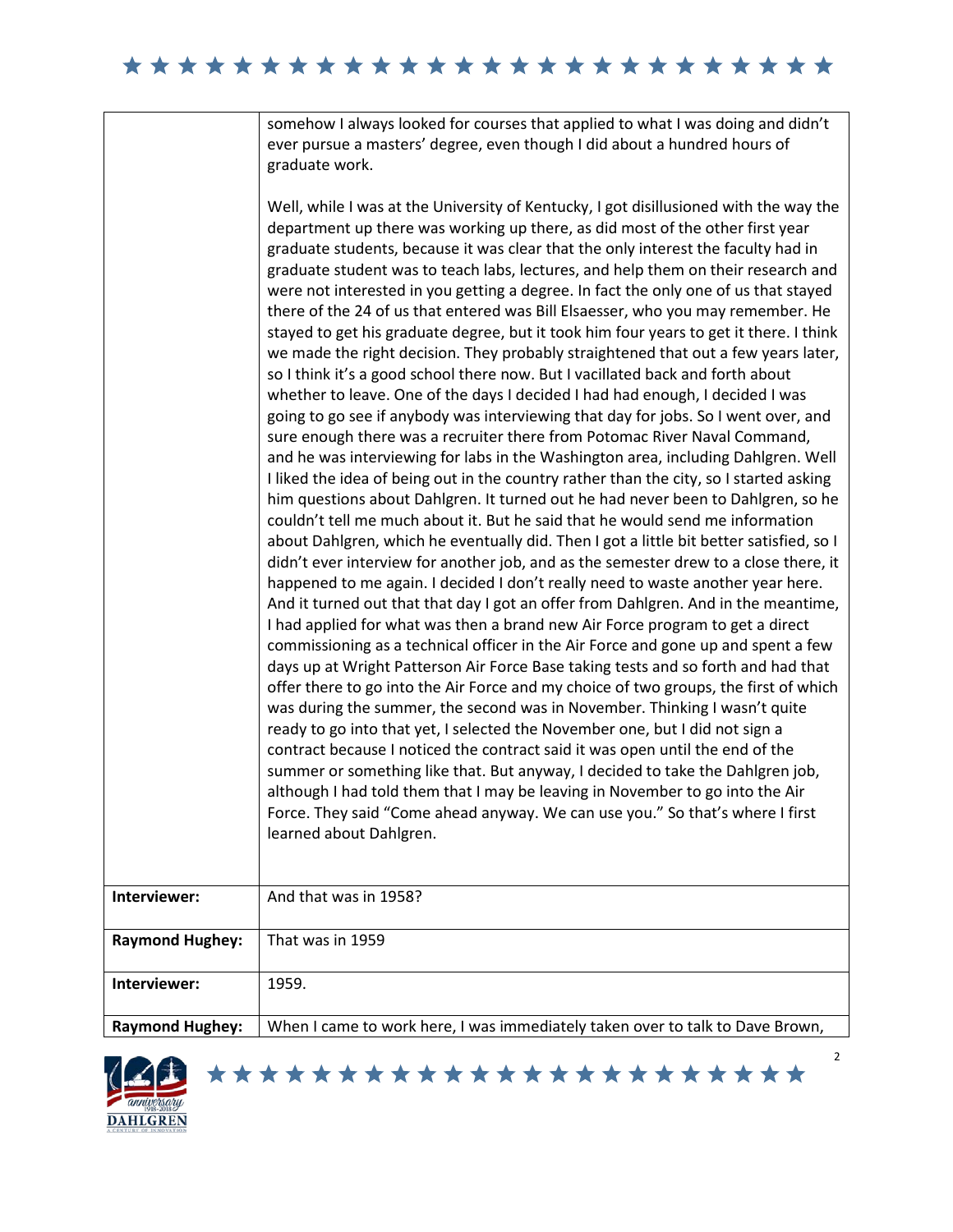| ************************* |  |
|---------------------------|--|
|---------------------------|--|

|                        | and so I went into the Polaris program, which was very early in development at<br>that time. There had been no test flights yet on the missile, although the<br>contractor was working hard on building some test missiles. So I wound up<br>working on Polaris right from the very beginning, the first day. I feel like I came to<br>Dahlgren at one of the very best times, when the laboratory was changing from a<br>proving ground to a laboratory. It was a naval proving ground when I came, and<br>shortly after that they did change the name and make it a laboratory.<br>The first thing I had to do was to learn about simulations, missile trajectory<br>simulations, but within a month, I had been assigned a job of figuring out a way to<br>correct for guidance system errors in flight and come up with a means to take<br>measured risks, biases and accelerometers, and the rest of the gyros, linear risks,<br>and acceleration sensitive risks, and take the numbers from the factory and field<br>tests and use those to correct the pre-settings so the missile would still hit the<br>target in spite of the problems with the guidance system. I spent probably a good<br>part of my first year doing that. |
|------------------------|-----------------------------------------------------------------------------------------------------------------------------------------------------------------------------------------------------------------------------------------------------------------------------------------------------------------------------------------------------------------------------------------------------------------------------------------------------------------------------------------------------------------------------------------------------------------------------------------------------------------------------------------------------------------------------------------------------------------------------------------------------------------------------------------------------------------------------------------------------------------------------------------------------------------------------------------------------------------------------------------------------------------------------------------------------------------------------------------------------------------------------------------------------------------------------------------------------------------------------------------|
|                        | Now also, the lady who was to become my wife was working on the pre-setting<br>computation itself, and so she computed the pre-settings for the very first test<br>flight, first guided test flight from the pad at Cape Canaveral which was in the fall<br>of '59. And then all the rest of us checked those numbers. They were really<br>checked from beginning to end. Computing the pre-settings at that point<br>consisted of flying a nominal trajectory on the computer and then iterating in to<br>find the cutoff point that would give you the exact range that you wanted to hit<br>the target and then look at the velocity you had there, and that was the<br>correlated velocity you wanted to have cut off, and then you would integrate the<br>guidance equations backwards to the launch point in order to determine the pre-<br>settings. And we did that for the pad shot. So that was what was done for those<br>pad shots.                                                                                                                                                                                                                                                                                         |
| Interviewer:           | Would you mind telling us your wife's name?                                                                                                                                                                                                                                                                                                                                                                                                                                                                                                                                                                                                                                                                                                                                                                                                                                                                                                                                                                                                                                                                                                                                                                                             |
| <b>Raymond Hughey:</b> | My wife's name was Nancy Kipps, and she arrived at Dahlgren on the same day<br>that I did. I saw her in the Industrial Relations Office when I arrived, and the next<br>time I saw her was when she came also into the same branch there with Dave<br>Brown, and Dave Brown introduced us to each other. My name changed at that<br>point as well. I'd been "Raymond" all my life. Nobody had ever called me "Ray."<br>Dave Brown introduced me that day to everybody, including my future wife, as<br>"Ray," and it's been "Ray" ever since.<br>We were married in July of 1960, July the $30th$ , so we're coming up on my $49th$                                                                                                                                                                                                                                                                                                                                                                                                                                                                                                                                                                                                     |
|                        | anniversary here. It took us a little while to get together. I remember-we were<br>put in the same office, by the way, so that was an advantage. She was dating a jet<br>pilot at the time [laughs], but I had the advantage of being with her every day                                                                                                                                                                                                                                                                                                                                                                                                                                                                                                                                                                                                                                                                                                                                                                                                                                                                                                                                                                                |

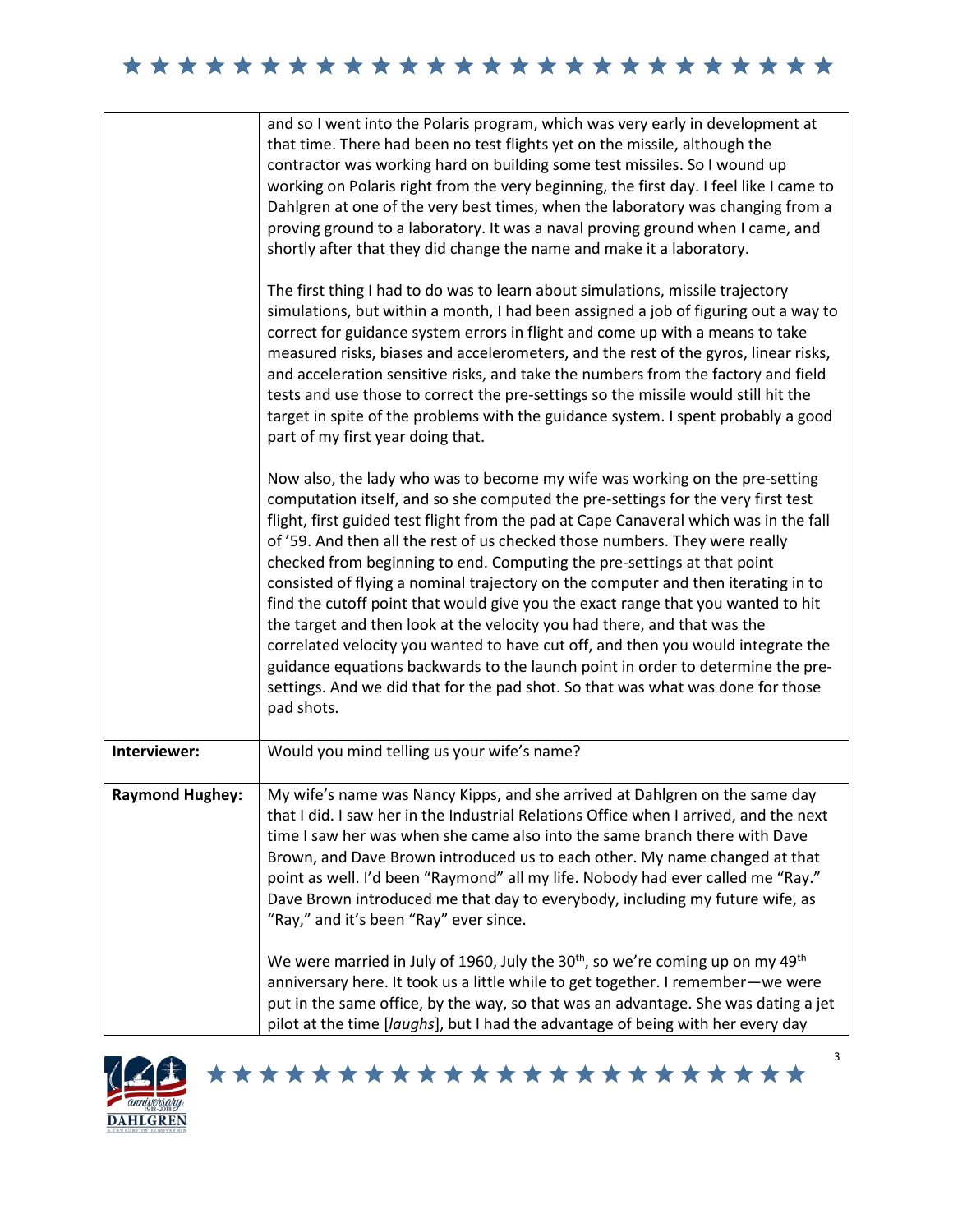|                        | [laughs], so I got an advantage out of that. She was a Mathematician, went to<br>school at Westhampton in Richmond. She grew up on the Virginia Tech campus,<br>so she was a college-associated girl all her life. Her father was a professor at<br>Virginia Tech for forty years. Of course we spent so much time down there, I sort<br>feel like Virginia Tech was part of my school too.<br>We got married very shortly after the first two firings from the submarine. The<br>scheduling of that program is amazing when you look back at it. They started the<br>idea in 1956. In late 1959, we had the first pad launch test flight, and we had<br>tactical-type missiles, of course with dummy warheads, launched from a<br>submarine in mid-July of 1960. At the point we had people from other services<br>who were working missiles, saying, "You can't possibly do this. This is not going to<br>work. This program's going to be a disaster." And so there was the one shot that<br>was scheduled, and they fired it, and it went off without a hitch. It was perfect.<br>And just a few minutes later, they went ahead and fired a second one, and it was<br>also a perfect shot. So we got the program off to a very, very good start. They<br>built submarines, lined them with missiles. We did the software, all in that four<br>years.<br>The Navy has been very conservative, especially in the strategic area over the<br>years, except during that phase. They were really pushing the technology at that |
|------------------------|--------------------------------------------------------------------------------------------------------------------------------------------------------------------------------------------------------------------------------------------------------------------------------------------------------------------------------------------------------------------------------------------------------------------------------------------------------------------------------------------------------------------------------------------------------------------------------------------------------------------------------------------------------------------------------------------------------------------------------------------------------------------------------------------------------------------------------------------------------------------------------------------------------------------------------------------------------------------------------------------------------------------------------------------------------------------------------------------------------------------------------------------------------------------------------------------------------------------------------------------------------------------------------------------------------------------------------------------------------------------------------------------------------------------------------------------------------------------------------------------------------------------------------|
|                        | time.                                                                                                                                                                                                                                                                                                                                                                                                                                                                                                                                                                                                                                                                                                                                                                                                                                                                                                                                                                                                                                                                                                                                                                                                                                                                                                                                                                                                                                                                                                                          |
| Interviewer:           | First time? That was the first time for that?                                                                                                                                                                                                                                                                                                                                                                                                                                                                                                                                                                                                                                                                                                                                                                                                                                                                                                                                                                                                                                                                                                                                                                                                                                                                                                                                                                                                                                                                                  |
| <b>Raymond Hughey:</b> | That was the first real fire control computational program for the Navy.<br>When I came to work here, we were in Building 218, over there with the big<br>computers. The NORC [Naval Ordnance Research Calculator] was the one that was<br>there when I came. I spent many hours down there with the NORC at times.<br>People that look at computers today have a hard time relating to that one. It was<br>one you walked around in. It was an enormous machine. [It was] designed by the<br>Navy and built on a contract by IBM. I've always felt that's where IBM got their<br>jump in large scale computers. They'd been building the small things for years, but<br>that was really their first adventure into a large machine. And that machine was<br>very special in another way, and that is that it probably holds the record for being<br>the biggest and fastest machine in the world for the longest time. It held that<br>position for four years, which is really a long time in computer history.<br>Yes, I started in 1959. I worked on the FBM program for a little over twenty years,<br>I guess it was, continuously, and had some connection with it for most of the rest<br>of my career, attributed to some parts of it, although I was good in other things as<br>well.                                                                                                                                                                                                                                |

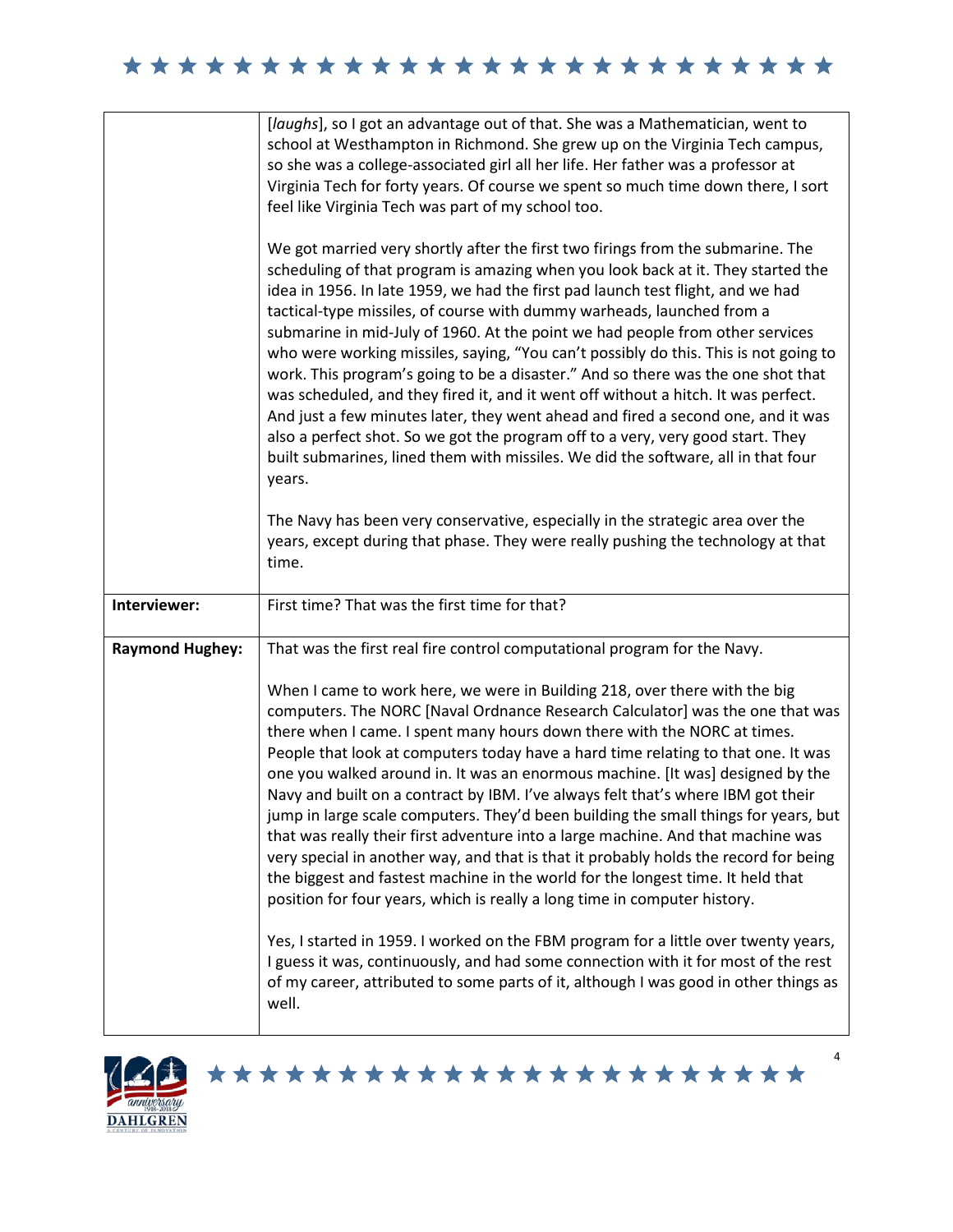I spent three years in F Department from 1979 until 1982 and went back to K. So I was in K Department for 32 of my 35 years.

There was a considerable amount of competition for the job, especially by General Electric. They were the ones with the inside track since they were the ones who were going to build the fire control hardware. There were some other companies that attempted to get into it, but they never really were able to make any headway because they didn't have the qualifications. We had two big advantages. One was the computer; we were the only one with a computer that could handle the problem of doing a worldwide grid of trajectories that would be required to generate the pre-settings.

There was considerable competition for who was going to do the fire control software for the Polaris program from the beginning. The primary competition was between General Electric and us here at Dahlgren. There were some other companies that tried to get into the pact, but none of them could show enough qualifications to convince the sponsor they were a serious candidate. GE had the big advantage in that they were building the hardware for fire control. They felt that they should also handle the software. We had two big advantages here at Dahlgren. One of was the big computer that we had, the biggest in the world, which was easily capable of handling the worldwide grid of trajectories that had to be run and generate pre-setting information to produce the equations. The other advantage we had was in having Dr. Charles Cohen here at Dahlgren, with his reputation of accomplishments along the way.

Actually Dr. Cohen was the first one to find a gravity computation that would have enough accuracy to able to be used to give precise trajectory computations for a long-distance missile to a target. Before that, any trajectory done was just a rough approximation as to where the missile would actually go. That was a very key one that he made. Then he made many other computations along the way to improve that gravity model, and we had generated here, as a result of that work, the standard gravity model that's used worldwide virtually by everyone that uses a gravity model for the first several accepted worldwide to-date representations. There were some other labs that got into those kind of computations later, and one or two of those along the way did get computed by Johns Hopkins's lab up there. But Dahlgren stayed the leader in that all way the through.

Let's see. Who were some of my coworkers? We had… Well, when I first came into work, there were a lot of new hires that came to work in the same branch. Carlton Duke was one of them. Ron Crutchfield, who later when on to Lockheed. I continued to work with him through Lockheed years later, but Ron made some good contributions at Dahlgren before he left. Barry Bressler was here. There was Jean Calvert, who was one of the first in Dave Brown's group, and she made a lot of accomplishments along the way. Let's see… Right at the beginning, of course

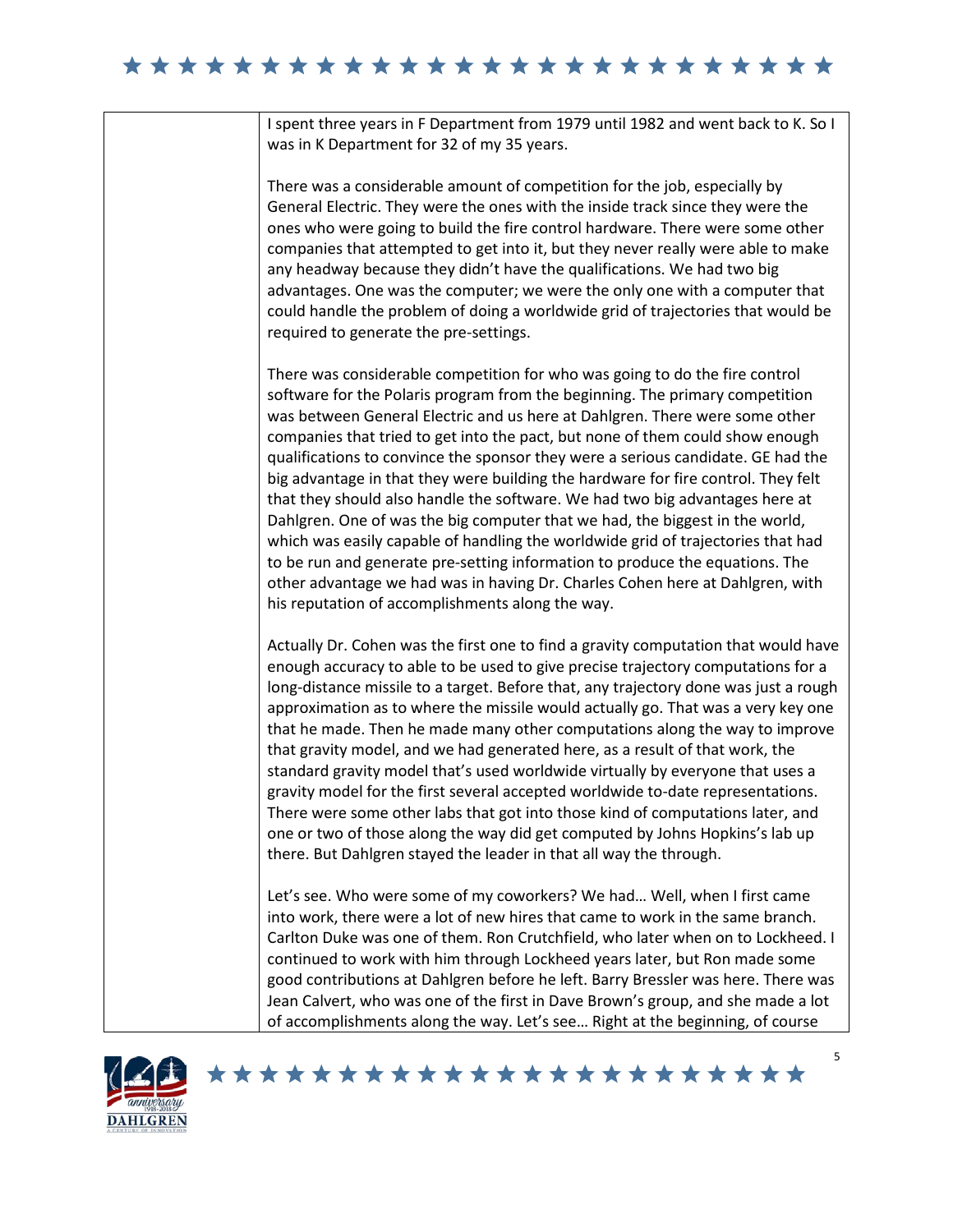|                        | Dave Brown was key to that effort once it got going with the help Dr. Cohen. Once<br>established, Dave Brown was the key to Dahlgren's role, early role, in both the<br>analysis and the fire control program development. Without him, I'm not sure<br>what would've happened to that program. He coined the word "geoballistics,"<br>and that was really the work that we did here in those days. There was Dr. Cohen,<br>Dr. Russ Lyddane, who was Technical Director, who we worked with some. He was<br>still contributing technically to some of the problems, and I worked personally<br>with him some. Doreen Daniels and Dee Reinsdorf were here. Doreen had worked<br>on ASROC [anti-submarine rocket] prior to the Polaris effort coming along. And<br>she was still involved in that for several years after I got here, and the ASROC<br>work.                                                                                                                                                                                                                                                                                                                                                                                                                                                                                                                              |
|------------------------|------------------------------------------------------------------------------------------------------------------------------------------------------------------------------------------------------------------------------------------------------------------------------------------------------------------------------------------------------------------------------------------------------------------------------------------------------------------------------------------------------------------------------------------------------------------------------------------------------------------------------------------------------------------------------------------------------------------------------------------------------------------------------------------------------------------------------------------------------------------------------------------------------------------------------------------------------------------------------------------------------------------------------------------------------------------------------------------------------------------------------------------------------------------------------------------------------------------------------------------------------------------------------------------------------------------------------------------------------------------------------------------|
| Interviewer:           | Were the roles pretty much established by the time you got here?                                                                                                                                                                                                                                                                                                                                                                                                                                                                                                                                                                                                                                                                                                                                                                                                                                                                                                                                                                                                                                                                                                                                                                                                                                                                                                                         |
| <b>Raymond Hughey:</b> | There were still some GE was still making attempts to get that, but very shortly<br>after I came, it was established. SP [Special Projects Office] made the decision that<br>we were going to be the ones to do that work. And actually the earlier decision<br>was the handling of the targeting data would be done here, and that decision was<br>made first. And SP made the decision that there should be no contractor<br>involvement in that targeting effort, that and that together the fact that we had<br>the computer facilities to do that job. So that was an added edge that came along<br>there.                                                                                                                                                                                                                                                                                                                                                                                                                                                                                                                                                                                                                                                                                                                                                                          |
| Interviewer:           | Fire control came first? Or was fire control and targeting kind of together?                                                                                                                                                                                                                                                                                                                                                                                                                                                                                                                                                                                                                                                                                                                                                                                                                                                                                                                                                                                                                                                                                                                                                                                                                                                                                                             |
| <b>Raymond Hughey:</b> | Targeting actually-. The assignment of targeting work came to Dahlgren before<br>the fire control. Not by much. But the fact that it was here helped contribute to<br>our selection for the software development. And then SP, at least as long as I was<br>associated with them, never gave into the idea of contractors being involved in<br>the actual targeting, using the specific top secret target data.<br>When the Poseidon idea came along as missile with multiple independently<br>targeted reentry vehicles, I first heard of it when I went to a meeting out at<br>Lockheed, still associated with the A2 work. And one of the executives out there<br>got together with me and showed me the kind of missile that they were going to<br>present to SP as the next step in development, which was in large part what the<br>Poseidon turned out to be. And he says, "We have a problem with this missile,<br>and that is nobody knows how to guide it, especially for a launch from a<br>submarine." If you were going to launch it from land, you had huge computing<br>power. You could compute pre-settings for it and again use the guidance systems<br>that could use those and still be very simple.<br>Now, some of the problems with this, of course, was the computing technology<br>was not very advanced in the '60s. An example of that is the thing that NASA |

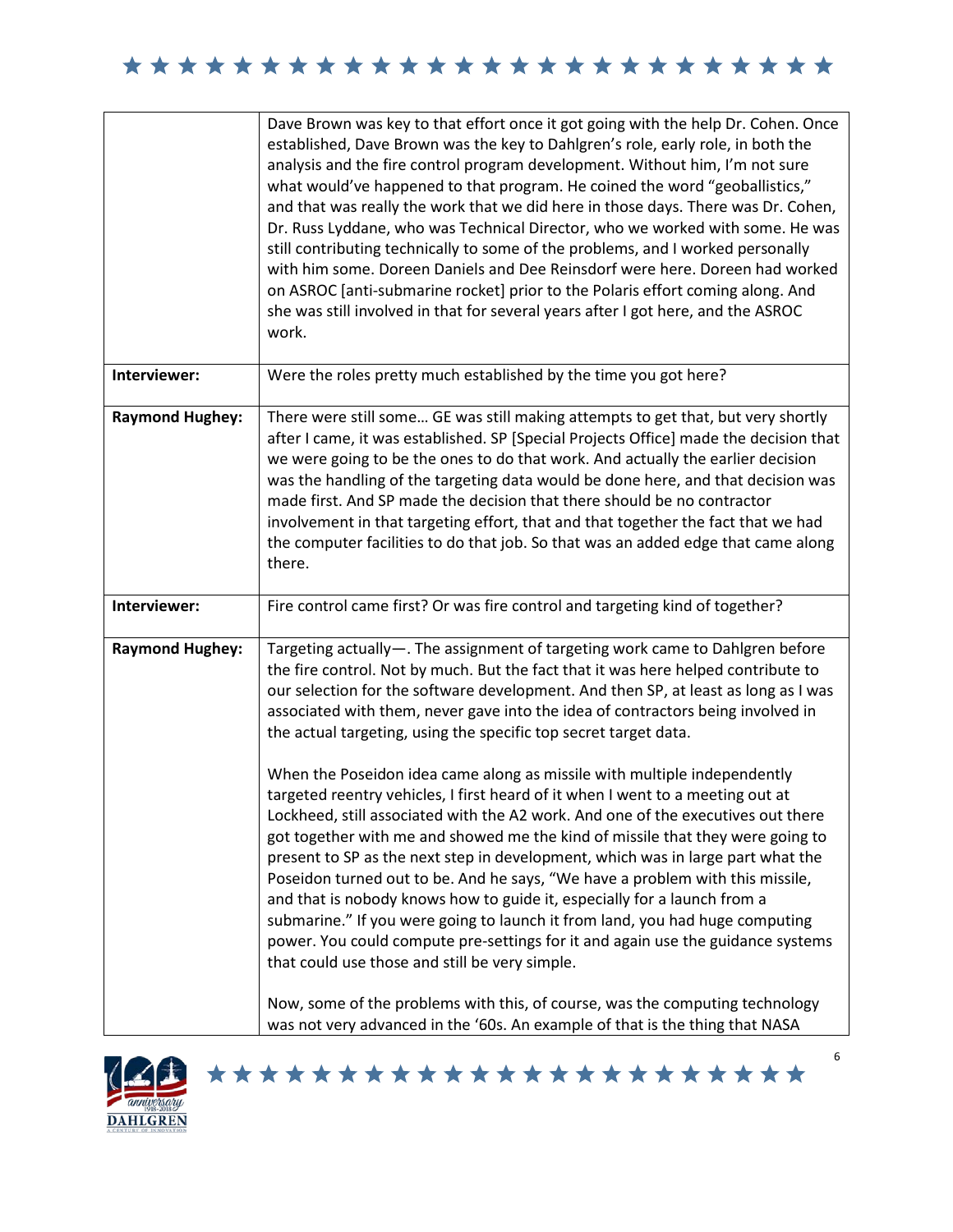## 

mentions from time to time now about the Apollo guidance and the moon shot. The computer onboard that mooncraft was somewhat less powerful than that that was found in a calculator wristwatch of two decades ago now [*laughs*]. Well, what we could put in our missile was a lot less than that even. It had to be a very simple computer, and it used a plated wire memory with very limited memory. And then furthermore, the computer we could have onboard had very little power compared to what we have today. In fact, it had 32K of memory in it. That was it. It was a pretty complex problem to solve any way you looked at it, but we knew that's what we were going to be stuck with when we deployed this missile, so right from the beginning, we realized we had a challenge.

But anyway, right when I came back from that meeting at Lockheed and talked to Dave Brown about it. I think that was on Friday, and on Monday was the meeting at SP that Dave Brown attended where Lockheed made their pitch about the new system—the new Poseidon system. It didn't have that name yet. It was called by a variety of names, Hydra being one of them. I can't remember the others now. Dave came back and said that they had discussed up there the problem of how do you guide this thing, and the people from Draper Lab—what was at that time called MIT Instrumentation Lab, it was before it broke off from MIT—got together with Dave and some people from a couple of the other contractors and talked about what they could do about the guidance, and MIT Instrumentation Lab said they were going to look at expansion of the Q guidance that was used in Polaris A1 and A2 which used an initial velocity to-be-gained vector, and the matrix of partial derivatives, with respect to position and velocity in order to guide the missile to the target, and it was those touchstone equations that were running backwards in the computer to generate the pre-settings.

GE was going to work on Delta guidance, the variation of the Delta guidance that the Air Force was using. Dave Brown told them we would see what we could find and contribute to it. And so he came back on a Tuesday or Wednesday, and we talked about it at the office for a day or two. The next day was Thanksgiving, and we took off that day, and then on Friday, Jim Brown and I came back into work and started trying to figure out what to do about this problem. An explicit guidance system had been brought up, and the problems with it had been brought out, and it had been essentially discarded at the previous mission meeting. But I kept thinking about the explicit guidance. And one of the problems they saw with it was you could compute in fire control with the oblateness term in there, but then you couldn't compute the reentry portion of that. And so you were going to have a mismatch, and it just wasn't going to work. So I kept thinking about, well, if you use the point mass, the Stripp Kepler equations, and do a computation using that for the target, and then compute target offsets to provide a correction for the reentry portion that if you were using basically the same trajectory, you could do that, and you could be able to functionalize those target offsets and let the guidance computer compute the information to a false target,

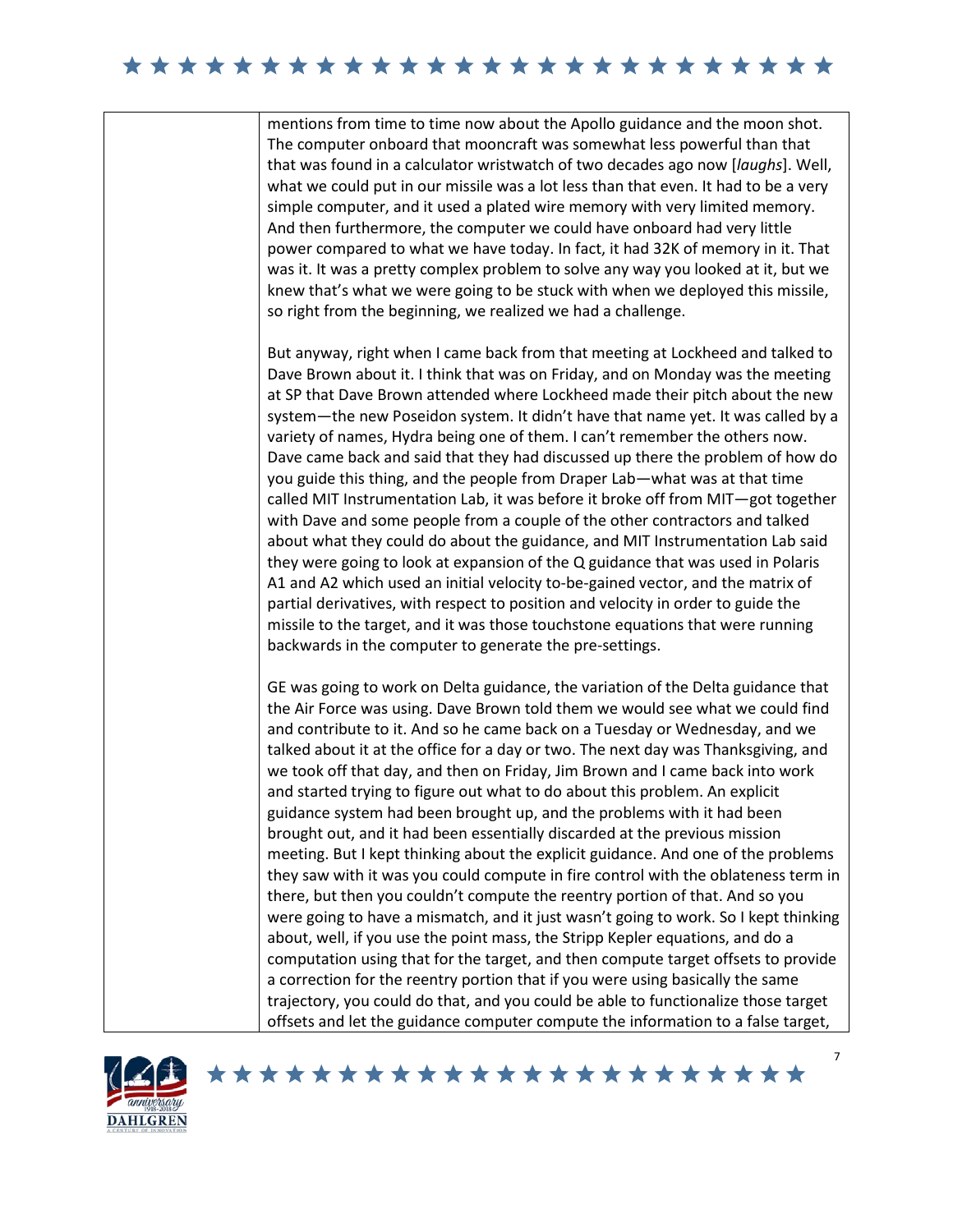## 

which was offset by the pre-computed target offsets and reach the target. So Jim and I started working on that and doing simulations with it, putting in perturbations of the flight, and one of the problems with it was that you had a bus that dropped off the individual reentry vehicles, and you didn't know what that was going to look like until you were at your launch position ready to fire. And so if you could produce the target offset for a target, the way you got to that target might be very different depending on what other jobs the bus had to do in delivering the other reentry bodies, and you had no power to compute those trajectories on board. So the question was could you come up with a target offset that would work with the huge perturbation trajectory where there might be hundreds of miles between the first drop and the next one.

We had first discovered that if you had the data with a normal missile perturbation, the target offsets were costing enough that you could use them and correct for those perturbations and work just fine, easily within the accuracy requirement of the system. But we worked with the idea of how can we optimize these target offsets in a way so that even with these huge perturbations which you get from trajectories essentially designed for onboard a submarine, without the help of simulation, and we came up with a method of doing that, and it worked pretty well. We worked on that every day from the day after Thanksgiving, we took off Christmas, and we worked every other day up until January the 15<sup>th</sup>, and by that time, we thought we had the problem solved, and we put together a presentation, which Dave Brown presented at a meeting up in Boston, where GE and MIT were presenting as well. GE said they were unable to find something that worked for the Delta guidance that was usable. MIT said they could marginally meet the requirement with a variation in the Q guidance, but they didn't know how you would ever solve the pre-setting problem onboard the submarine, it would be so complex. Dave presented our method, and it was agreed that that was the only solution that was satisfactory to the Navy.

A while after that, MIT Instrumentation Lab, generated a letter to us here at Dahlgren, essentially announcing the fact that that method had been selected, the one we used, giving us credit for it. They gave a description of it in detail. For that reason, the letter was classified. That letter was kept in a safe in the K Department files for some years, a good number of years. But we went through periods here during those years where there were actual ceilings on buying security containers. You could not get any more security containers. So periodically there would be a command from above that said get rid of everything over five years old unless you could give us written justification of why you're keeping it; we've got to make some space for our new classified material. And one of those came in while I was away at school, and that letter got swept up in that clean out there. There wasn't anybody here that looked at it, or many people that knew where it was or what it was, so that letter got sent to burn, so we lost that letter that gave us credit for coming up with the guidance scheme for the

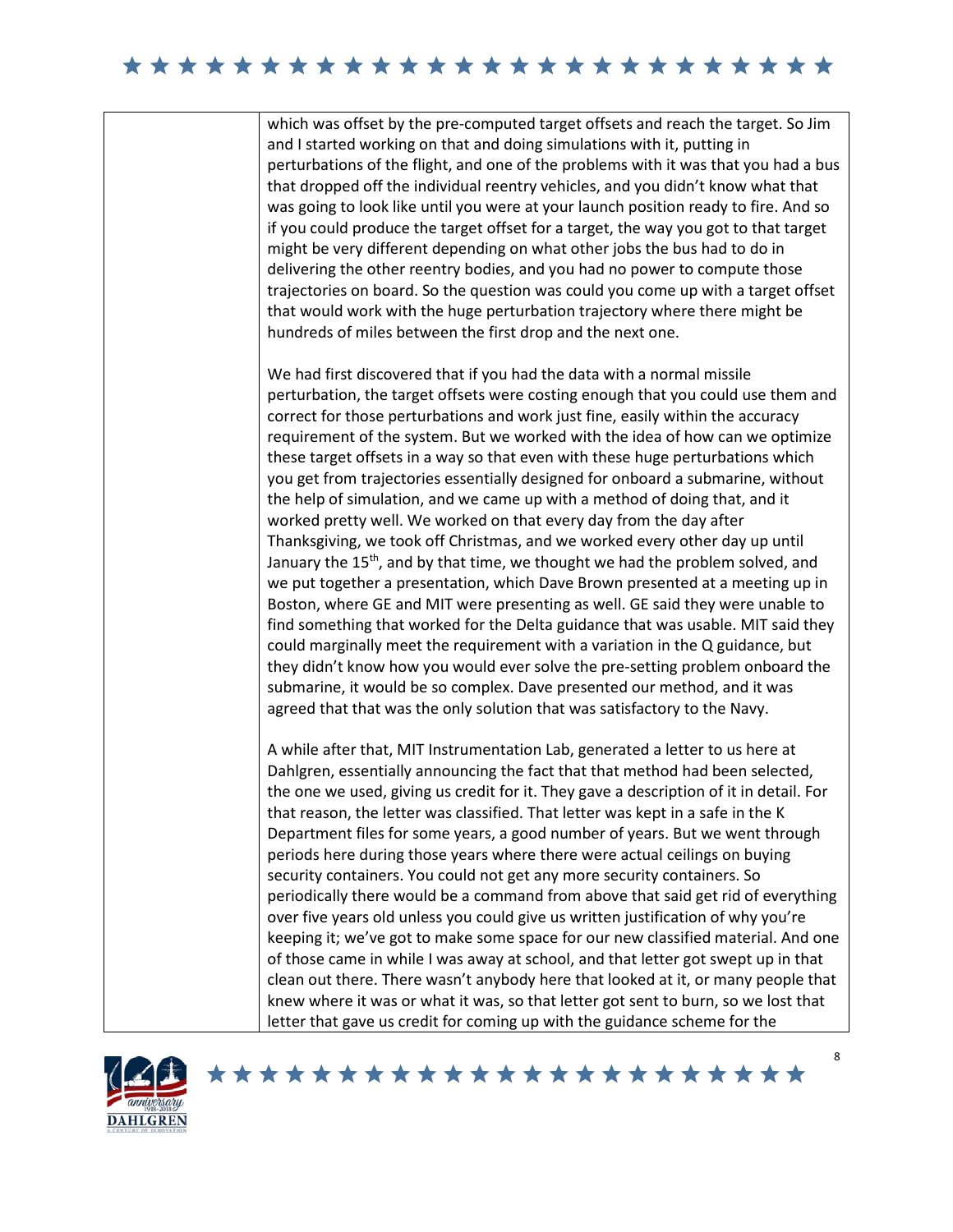Poseidon.

|                        | The U.K. made the decision to build submarines and take the Polaris missile. The<br>agreement was that they would use the boosters and the guidance, but they<br>would do their own reentry systems and reentry bodies, which meant that they<br>could not use the pre-settings that we used for ours. And so the U.K. came to us<br>and looked at what was involved in the pre-setting problem and decided it would<br>be much better if we did it for them rather than their doing it themselves and<br>trying to reproduce the facility we have here at Dahlgren, so we had another<br>program on our hands at that point because the pre-setting computation had to<br>be done from scratch for them because of different characteristics. We also were<br>breaking the U.K. people in on the program, and there were a lot of meetings<br>between the two organizations, one in the U.K., one at Dahlgren. They sent a<br>number of representatives here that stayed for as long as two years at the time to<br>learn what was going on, and we had a team put together to specifically produce<br>the U.K. program. Doreen Daniels was very involved in that. I went to the U.K.<br>myself three times, I believe it was, on that program. One thing that I found<br>especially interesting was I was on a lot of different SLBM submarines for the U.S.,<br>just about every class, and probably nearly half the boats at one time or the other.<br>And I got tours of the ships. I never got a tour of the nuclear section. I never saw<br>the reactor or any of that equipment there. |
|------------------------|------------------------------------------------------------------------------------------------------------------------------------------------------------------------------------------------------------------------------------------------------------------------------------------------------------------------------------------------------------------------------------------------------------------------------------------------------------------------------------------------------------------------------------------------------------------------------------------------------------------------------------------------------------------------------------------------------------------------------------------------------------------------------------------------------------------------------------------------------------------------------------------------------------------------------------------------------------------------------------------------------------------------------------------------------------------------------------------------------------------------------------------------------------------------------------------------------------------------------------------------------------------------------------------------------------------------------------------------------------------------------------------------------------------------------------------------------------------------------------------------------------------------------------------------------------------------------------------------|
| Interviewer:           | On the U.K. boat?                                                                                                                                                                                                                                                                                                                                                                                                                                                                                                                                                                                                                                                                                                                                                                                                                                                                                                                                                                                                                                                                                                                                                                                                                                                                                                                                                                                                                                                                                                                                                                              |
| <b>Raymond Hughey:</b> | On the U.S. boat. I never saw it on the U.S. boat. But when I went over to the U.K.,<br>and they gave me a tour of the first U.K. boat, they showed me everything. They<br>showed me the reactor and how it worked and the whole works, and I thought<br>that that was very interesting that I was able to see it for another country but I<br>couldn't see it for my own. That's one of the things I remember about my trips<br>over there.<br>I made some good friends among the Brits, still communicate with them today.<br>We visited one of them, as a matter of fact, on 9/11. Nancy and I were<br>vacationing in-we started down in Paris, then went to U.K. and Scotland, but on<br>9/11 we were out driving in England there in a rental car and decided to turn on<br>the radio, and when we did, the first thing we heard was they were talking about<br>the second tower that was coming down. At that moment, it was falling. That's<br>where I learned about what was happening. Well I had an agreement to meet<br>Tudor Parry that evening in Bath. And so we did that. But that was-the<br>connection the U.K. there got reinforced again because we sat there and talked<br>about what was going on in the U.S. that day. And I was impressed with the fact<br>that we got sympathies from so many people that we ran across in England who<br>recognized us as Americans. People were really on our side at that point.                                                                                                                                                    |



\*\*\*\*\*\*\*\*\*\*\*\*\*\*\*\*\*\*\*\*\*\*\*

9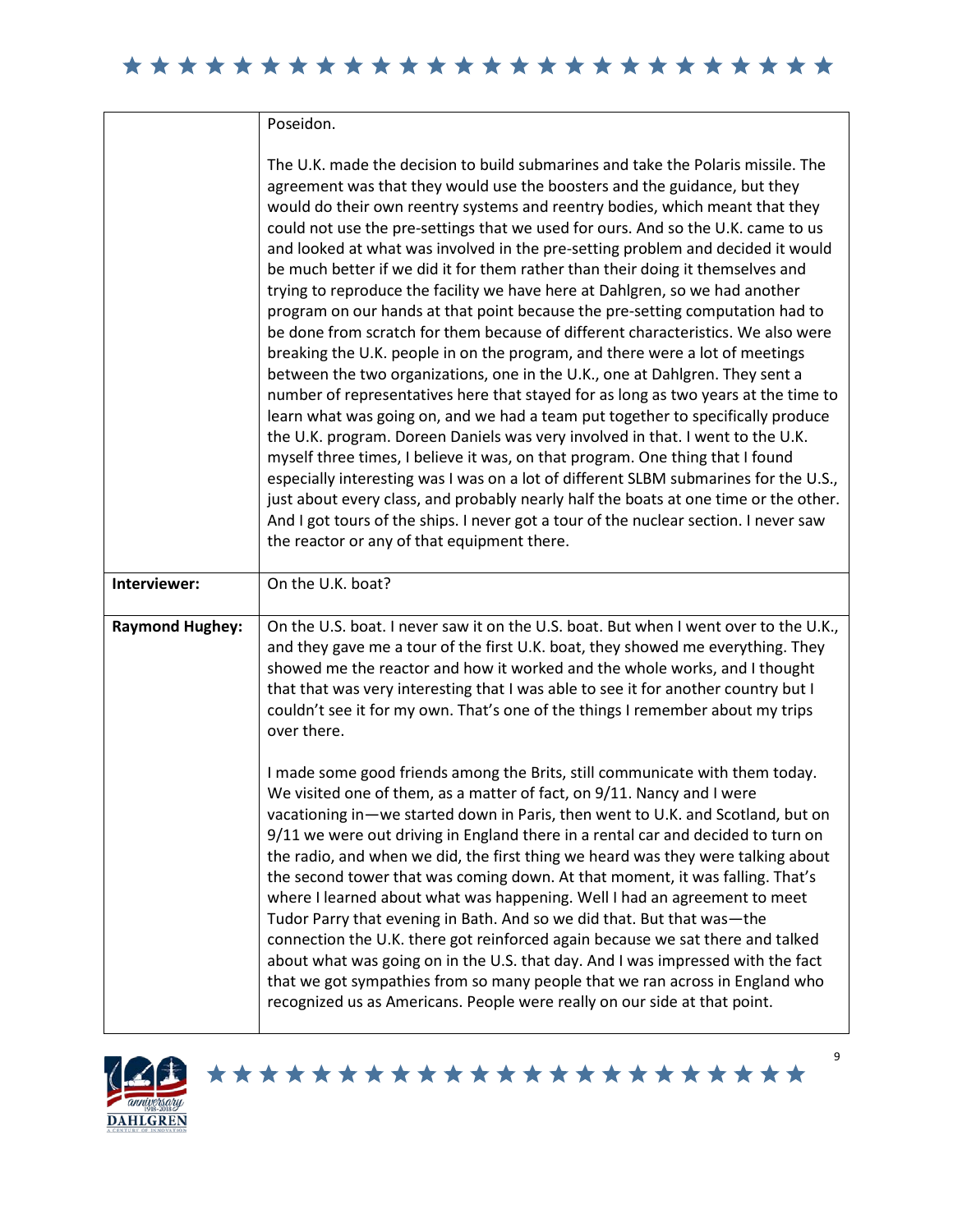|                        | Doreen made an awful lot of trips-Doreen Daniels-over to the U.K. and hosted<br>a lot of the U.K. people. I was involved in it, but my part was not as active in the<br>U.K. program as it was in the others.                                                                                                                                                                                                                                                                                                                                                                                                                                                                                                                                                                                                                                                                                                                                                                                                                                                                          |
|------------------------|----------------------------------------------------------------------------------------------------------------------------------------------------------------------------------------------------------------------------------------------------------------------------------------------------------------------------------------------------------------------------------------------------------------------------------------------------------------------------------------------------------------------------------------------------------------------------------------------------------------------------------------------------------------------------------------------------------------------------------------------------------------------------------------------------------------------------------------------------------------------------------------------------------------------------------------------------------------------------------------------------------------------------------------------------------------------------------------|
|                        | The U.K. decided to build its own reentry vehicles and warheads, partly because<br>they wanted to have something of their own but also because they were not able<br>to get as much information as they wanted from this country about what was in<br>the warheads and the reentry vehicle itself released to them, we'd known, and so<br>they decided to go their own way on that. It was a fairly expensive decision for<br>them, but they did that. And I don't think they ever regretted it. They always<br>indicated they thought that was the right thing to do.                                                                                                                                                                                                                                                                                                                                                                                                                                                                                                                 |
|                        | To me it appeared right when I came in in the early days of '59 that there was<br>quite a bit of diversity among the workforce, especially in K Department. There<br>were a lot of women involved in key scientific roles here, and there were a lot of<br>blacks involved in key roles, and we very soon had other races as branch heads<br>and division heads, [and] a little later as department heads. I saw the center really<br>as a leader in that area. In our own division, SLBM was a pioneer in certain<br>aspects of that, especially with the women. Doreen Daniels was the first branch<br>head on the base, first GS-14 female on the base. And also Dee Reinsdorf was the<br>first technical [GS-]14 female on the base. And we also had a number of minority<br>employees that reached those kinds of positions in our department. So I think we<br>were a leader in the area.                                                                                                                                                                                        |
| Interviewer:           | Ralph Niemann had lots to do with that.                                                                                                                                                                                                                                                                                                                                                                                                                                                                                                                                                                                                                                                                                                                                                                                                                                                                                                                                                                                                                                                |
| <b>Raymond Hughey:</b> | Ralph Niemann had a lot to do with that. He was very insistent that we looked at<br>the candidates hard when they came in and didn't make any pre-judgments based<br>on what they looked like. That was very much on his mind.                                                                                                                                                                                                                                                                                                                                                                                                                                                                                                                                                                                                                                                                                                                                                                                                                                                         |
|                        | Iwas always very frustrated by not taking the extra step in research before<br>committing to development. And I thought especially as time went on in the<br>program that versions of trying new things got worse in the Navy. One of my<br>regrets is I wasn't able to be more persuasive in convincing them to try some<br>threats to technology a bit. I think we would've had some-we could've had some<br>systems that maybe could've gone a little bit longer without losing their<br>effectiveness if we'd done that. There are probably a lot of things I know I<br>could've done a better job if I'd had the right foresight or been willing to<br>challenge someone a little harder and try to get through it. I always worked on<br>the idea that you could get a lot more done if you didn't care who got the credit.<br>And you could use that to some advantage with the sponsors where I would plant<br>an idea somewhere and call it the guy up there's idea and before long he would<br>be out selling it himself. And that worked pretty well. Dave Gold carried the |



\*\*\*\*\*\*\*\*\*\*\*\*\*\*\*\*\*\*\*\*\*\*\*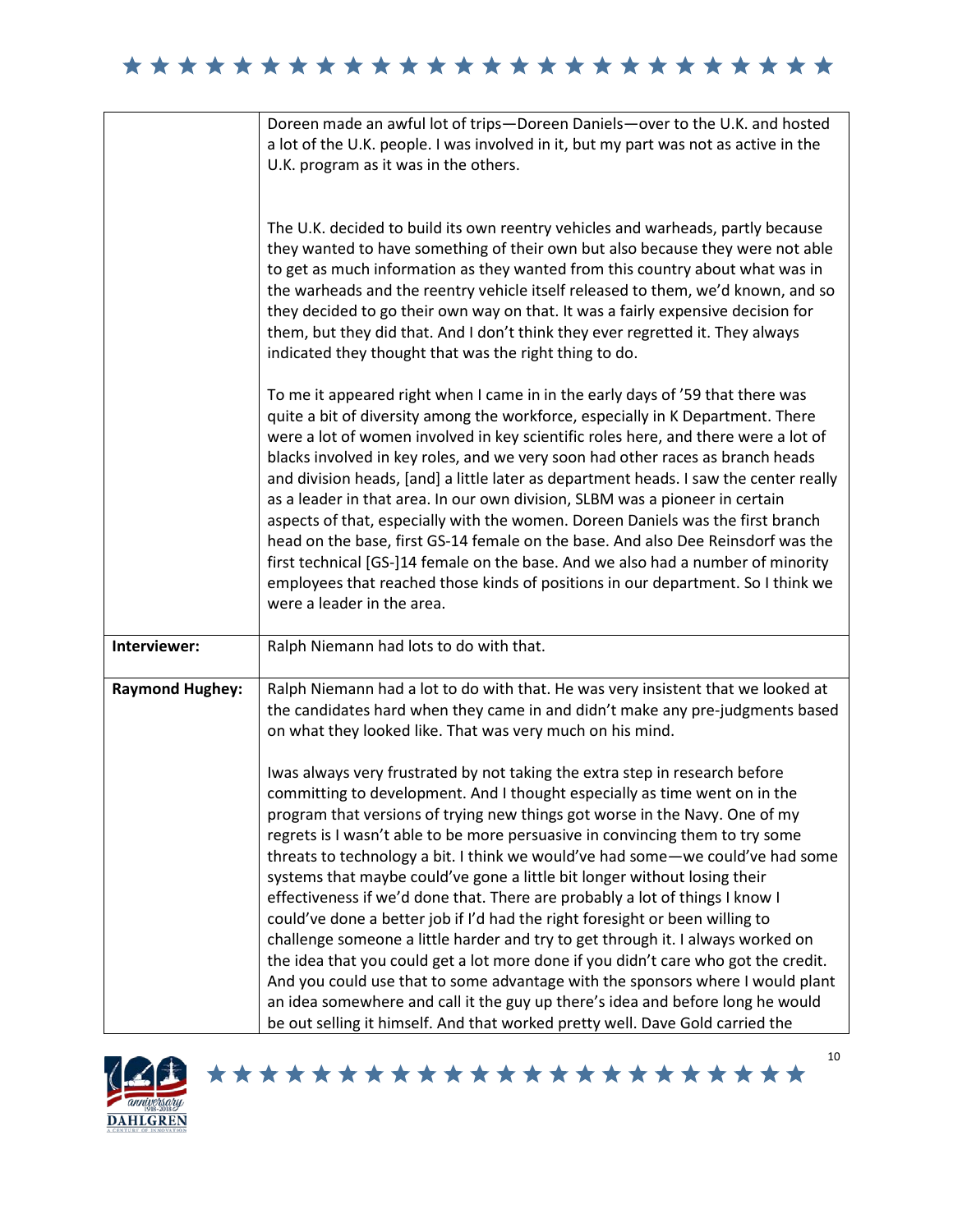|                        | weight on a number of times in that kind of situation, where I probably would've<br>had no chance of selling it myself.                                                                                                                                                                                                                                                                                                                                                                                                                                                                                                                                                          |
|------------------------|----------------------------------------------------------------------------------------------------------------------------------------------------------------------------------------------------------------------------------------------------------------------------------------------------------------------------------------------------------------------------------------------------------------------------------------------------------------------------------------------------------------------------------------------------------------------------------------------------------------------------------------------------------------------------------|
| Interviewer:           | You might talk about who Dave Gold is.                                                                                                                                                                                                                                                                                                                                                                                                                                                                                                                                                                                                                                           |
| <b>Raymond Hughey:</b> | Dave Gold was Chief Engineer in SP-23, which is Fire Control and Guidance Branch<br>in the Sponsor's Office. He was probably the closest thing they had to a systems<br>engineer in the early decades of the program. He understood the whole system,<br>made contributions to the whole system, although he was in that one branch, and<br>perfected it in many ways. I had a lot of respect for him. He was a He had his<br>own peculiarities, like a lot of those people do, but he was quite a man to work<br>for.                                                                                                                                                           |
|                        | Well I guess the one that I appreciated the most was the John Adolphus Dahlgren<br>Award, which was given in 1977, I believe. And in that citation they did mention<br>the Poseidon guidance contribution on there, so that's one place that that's<br>written down. I appreciated that award. There were a number of others: two<br>Meritorious Service Awards, a number of Outstanding Performance Awards, but I<br>frankly never paid a lot of attention to awards, but the one John Adolphus<br>Dahlgren Award got my attention.                                                                                                                                             |
|                        | Back then we had a little bit of a museum there in the K Department lobby. We<br>had in that a log from the old Aiken Mark II computer that was one of the first<br>computers built for Dahlgren, one of the first major computers built for Dahlgren.<br>It had been put together and checked out up at Harvard [University]. It was to be<br>transferred to Dahlgren, and there was a crew that maintained the machine, and<br>several of the people that worked on that continued to work at Dahlgren for<br>years, including Ralph Niemann and Bill Burke and others.                                                                                                        |
|                        | It was a relay calculator, and one day in the afternoon there [at Harvard], the<br>machine stopped, and Bill Burke went in and found there was a moth caught in<br>one of the relays that'd stopped the computer. He removed the moth and<br>restarted the machine and logged that he'd found the bug in the machine, and<br>debugged it, and it was running again. That incident is the origin of the term that's<br>now used throughout the computer world about debugging the computer,<br>debugging the software, or anything like that. That's where it came from. Bill<br>Burke came down here and worked on computers for many years here after that.<br>I knew him well. |
|                        | That log was kept, and it was at various times in the first museum here on the<br>base, which got taken away because they needed the space for something else,<br>and then we had it in the lobby, and that was taken down. When they did, I<br>managed to get the thing and put it into the safe upstairs, and that's where it<br>stayed for some years. Well, I was getting concerned about it because it was                                                                                                                                                                                                                                                                  |

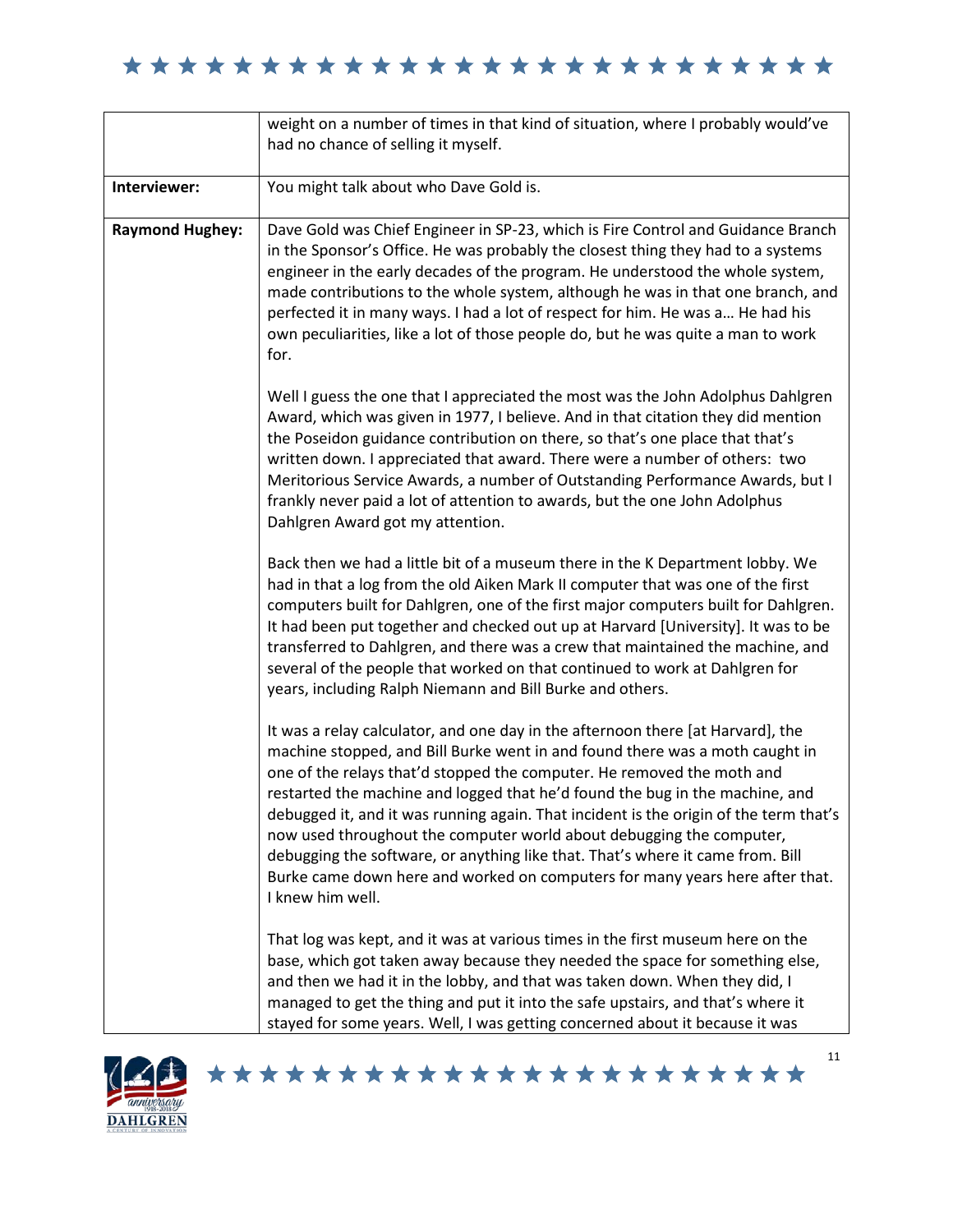1940s acid paper the log was on. It was just a moth, and it was held in place by a piece of Scotch tape. I would get asked to get it out and show it to visitors when they came, and as time went along, I finally looked at that thing and realized one sneeze and that bug would be gone [*laughs*]. That would be the end of it.

Somewhere along that time, I got a call from the Smithsonian, and they said they understood I might be able to tell them something about where the original bug is that started that phrase of debugging a computer. And I said, "Yeah, I have it in my safe." And so then they started to pitch to say the Smithsonian should have that. It's a big piece of American history. Also they said it needs to be preserved; it needs to be properly preserved. And they said, "How are you preserving it now?" [*Laughs*] Anyway, I talked to a few people around the base about it, about what we wanted to do about that and didn't get much of an answer. "Can we preserve this thing? What can we do with it?" Anyway, at some point after thinking about that a while, I called them up and say, "You can have the bug. We'll bring it to you. We expect to be able to get it and display it if we need to from time to time. But you can have the bug and preserve it because I'm afraid any day now it could just disappear." So we wrote a letter and gave the bug to the Smithsonian. I took it up on July the 3<sup>rd</sup> and presented it to the Smithsonian, and that was in 1992, I believe. It could've been '93. I take that back. I believe it was 1993 I took that up there.

And after that, I continued to get calls from various people: "Do you know where the bug is?" I'd tell them, "Yes, it's down at the Smithsonian, but it's not on display. They're supposed to be getting it stabilized so they can display it." One time I got a call from what effectively is Japanese Public TV, and they wanted to film the bug, so I put them in contact with the curator up there at the museum. And they did go up and make videos of it and put it out on their public TV. They told me they'd send me a copy of that, although it was going to be in Japanese, but I never got a copy of it. They thought they owed me something, I guess, so they sent me a clock [*laughs*] because I'd helped them in that [*laughs*].

One of the people that was at Harvard during the days that the Mark II was being checked out was a young lieutenant, Grace Hopper, and she was working with the people up there. She later became a real spokesman for computers in the Navy and other things, gave many presentations all over the country and even overseas. But almost every presentation that she gave included that story of the moth. And it was very interesting to watch her progression over the years at the different times I heard her give that thing. The first time I heard her tell it, she told it, she told it pretty much the way I'd heard it: Bill had found it, and they looked at the log, and they started discussing it up there at Harvard. I thought that was very interesting. As time went on, first she became a party to it, she was there when the moth was discovered. And then a little later she was taking credit for it that she had found the bug, so as time went on and she got older, she was moved